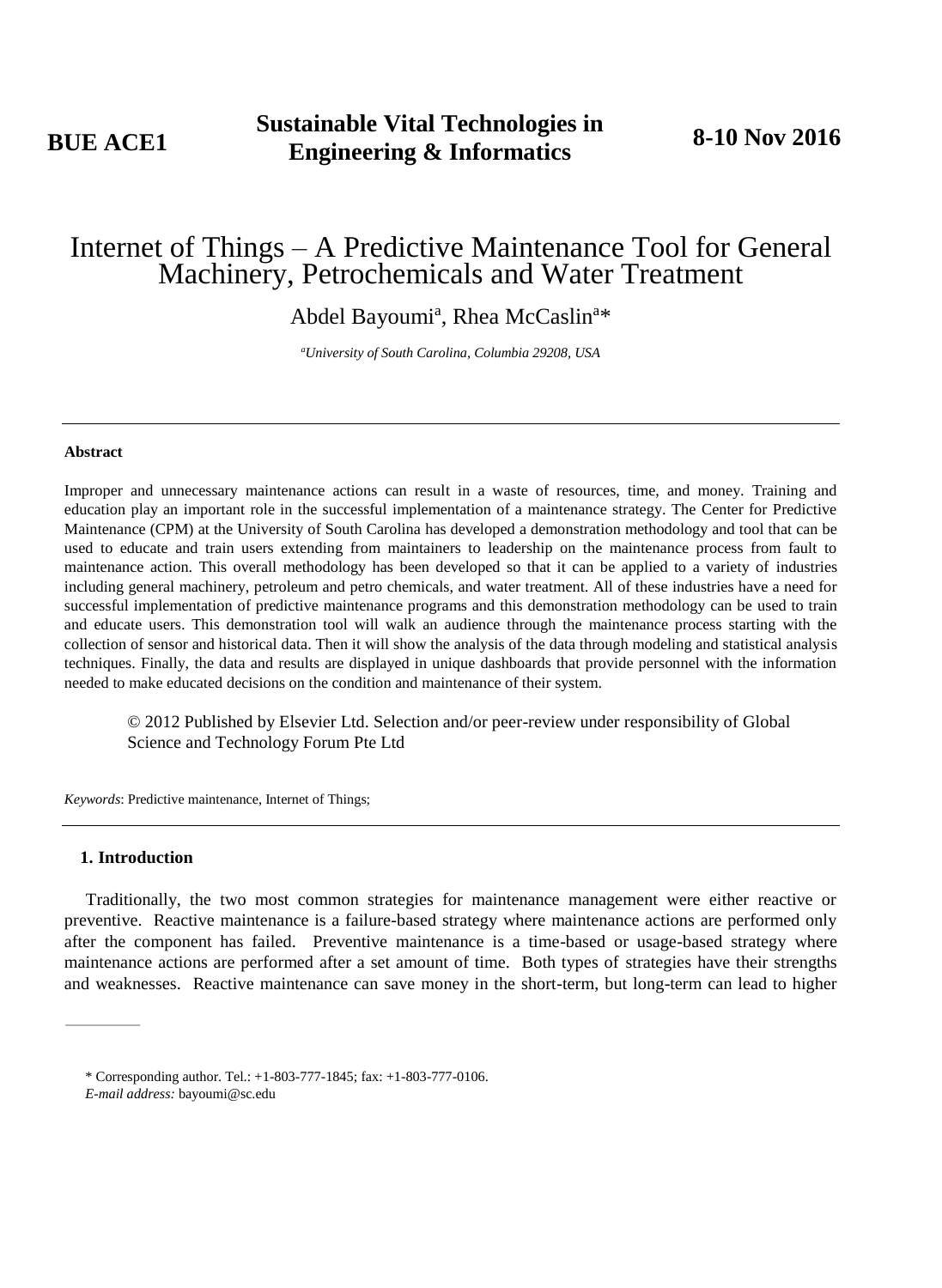repair costs and longer down-times. Preventive maintenance results in higher reliability but can be more costly if maintenance is performed before it is actually needed.

In order to achieve both high reliability and low cost, a predictive maintenance strategy would need to be implemented. Predictive maintenance is condition-based and maintenance is performed only when the component requires it. Predictive maintenance also allows for predictions to be made on when a component will fail which allows maintainers to be prepared for that failure before it happens. Implementing predictive maintenance can provide a company with an optimal maintenance strategy at a low cost with the highest reliability.

## **2. Background**

Maintenance is a large part of any industry and depending on the industry can represent between 15 and 60 percent of total costs. In the United States, industries spend more than \$200 billion each year on maintenance. Recent surveys have shown that there is a need for better maintenance implementation. Improper and unnecessary maintenance actions make up almost 33% of maintenance costs [Mobley, 2002].

A successful implementation of predictive maintenance can result in many benefits including reduced maintenance costs, increased readiness and availability, and increased feelings of safety. In order to achieve these benefits, predictive maintenance requires new processes and technologies. This is where training and education become important in the success of a predictive maintenance strategy. If maintainers and other users are not properly trained on the different processes of predictive maintenance then the results of costsavings and high reliability will not be seen.

The Center for Predictive Maintenance has developed an Internet of Things (IoT) based methodology for creating a demonstration that can be used to train and educate users on predictive maintenance. This methodology can be applied to various industries such as general machinery, petroleum and petro chemicals, and water treatment. Even though these industries involve differing maintenance needs and procedures, the same IoT methodology for predictive maintenance can be applied.

## **3. Internet of Things**

The Internet of Things (IoT) refers to a network of interconnected objects or things [Atzori et al, 2010]. These objects are able to communicate and interact with each other regardless of physical location. In the maintenance world, these objects are embedded with sensors that monitor the condition of the object. Over the years, the IoT has increased in popularity in maintenance. It provides a framework for users to connect and collect data from all the components and systems that they are monitoring. This data is collected and analyzed in real time to identify and extract meaningful relationships in the data. The collected data can also be compared to previous trends that were calculated with historical data. In the IoT framework, not only are the physical components and systems connected, but also every user in the maintenance process is connected. This means that a user does not need to be physically with the asset to know its condition. The information a user would need is presented to them with real-time dashboards and alerts.

The IoT has changed the way users think about data. If an IoT framework is being implemented, then there is a large amount of data is continuously being collected in real-time from the network of sensors. This data being collected from the components and systems is full of valuable insights and useful relationships but it also presents some difficulties. One problem is how to manage and extract value from the IoT data. Previously, data could be stored locally but this approach has its limits on storage and efficiency. In order to quickly store, manage, and analyze IoT data, cloud computing will need to be used.

Cloud computing uses a network of servers hosted on the internet to store, manage, and analyze data as opposed to doing it locally on one machine. This setup allows resources such as computing power and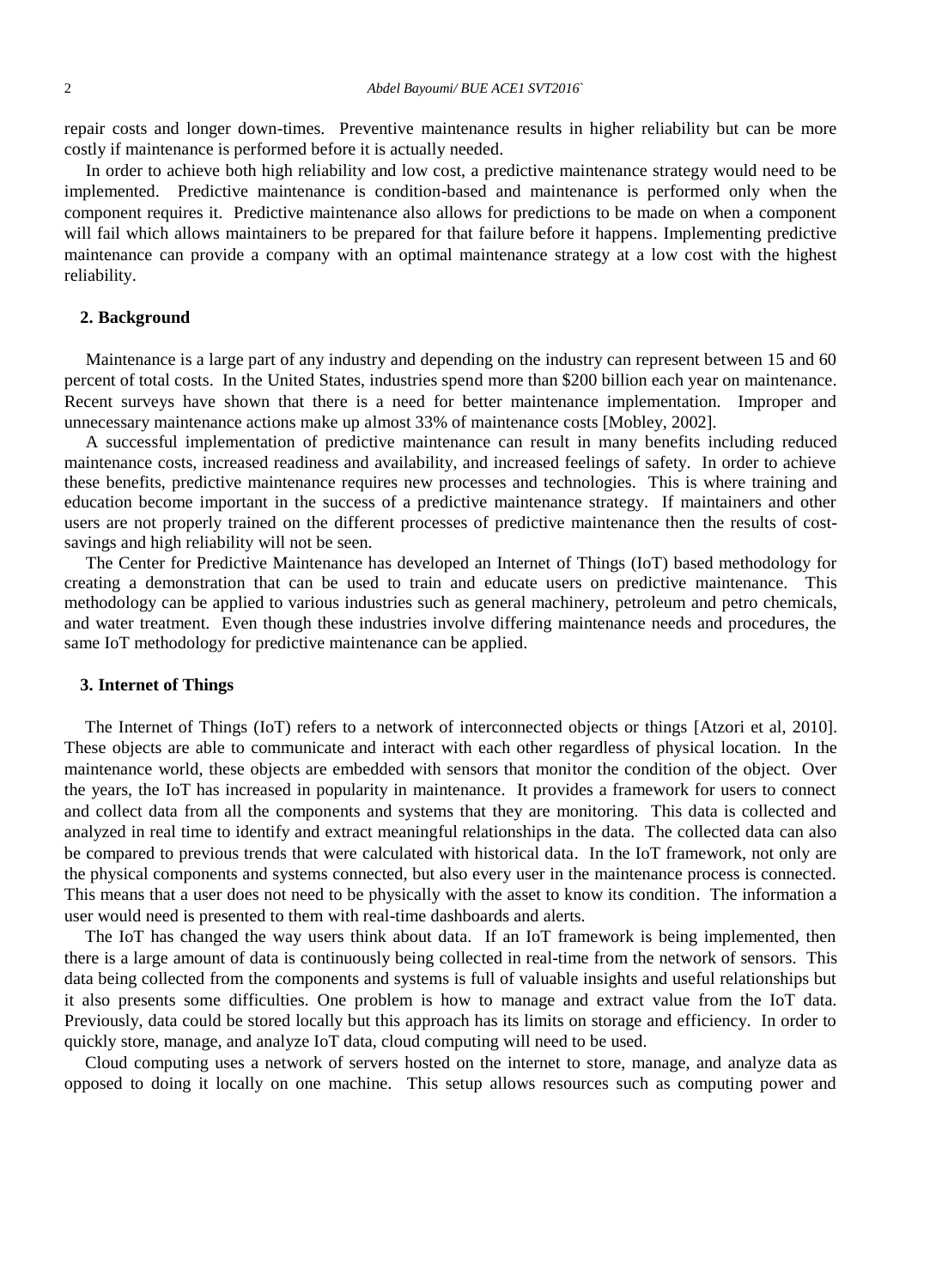storage to be shared across the network of servers providing a large capacity for storage and processing power. The cloud framework can be divided into different areas that include cloud storage, cloud applications, and cloud infrastructure as shown in Figure 1. The cloud storage contains databases for the collected and processed data. Cloud applications include programs that a user might need access to. This includes programs for analyzing the data, creating diagnostic and prognostic models, generating reports and work-orders, and real-time dashboards containing information. The cloud infrastructure refers to the setup of the network. Having the data and programs stored in the cloud allows a user with the proper credentials access no matter where they are located. There is also the benefit that they can view the results and data from any device because the programs are not located locally on their machine but instead in the cloud.

Cloud computing addresses the problem of storing and managing the IoT data but it doesn't solve the problem of how to analyze the data. This is where the research area of big data analytic fits in. Big data is a term used to describe large amounts of data sets that can be analyzed for extracting patterns, trends, and relationships. There are large amounts of data associated and generated from maintenance. Data directly related to the condition of a component or system can be historical or current (real-time). Historical data includes logistical data from maintenance records which can also include a user's experience and knowledge. Historical data also includes previously collected sensor data. Current data includes the data being collected from the sensors. Other types of data that might impact the condition of a component or system can also be collected such as the weather or environmental variables. Data and knowledge from technical manuals and reports also have value. In order to extract useful information from all this data, advanced analytic techniques for big data will need to be used.

# **IoT Cloud Framework**



Figure 1: Internet of Things cloud framework.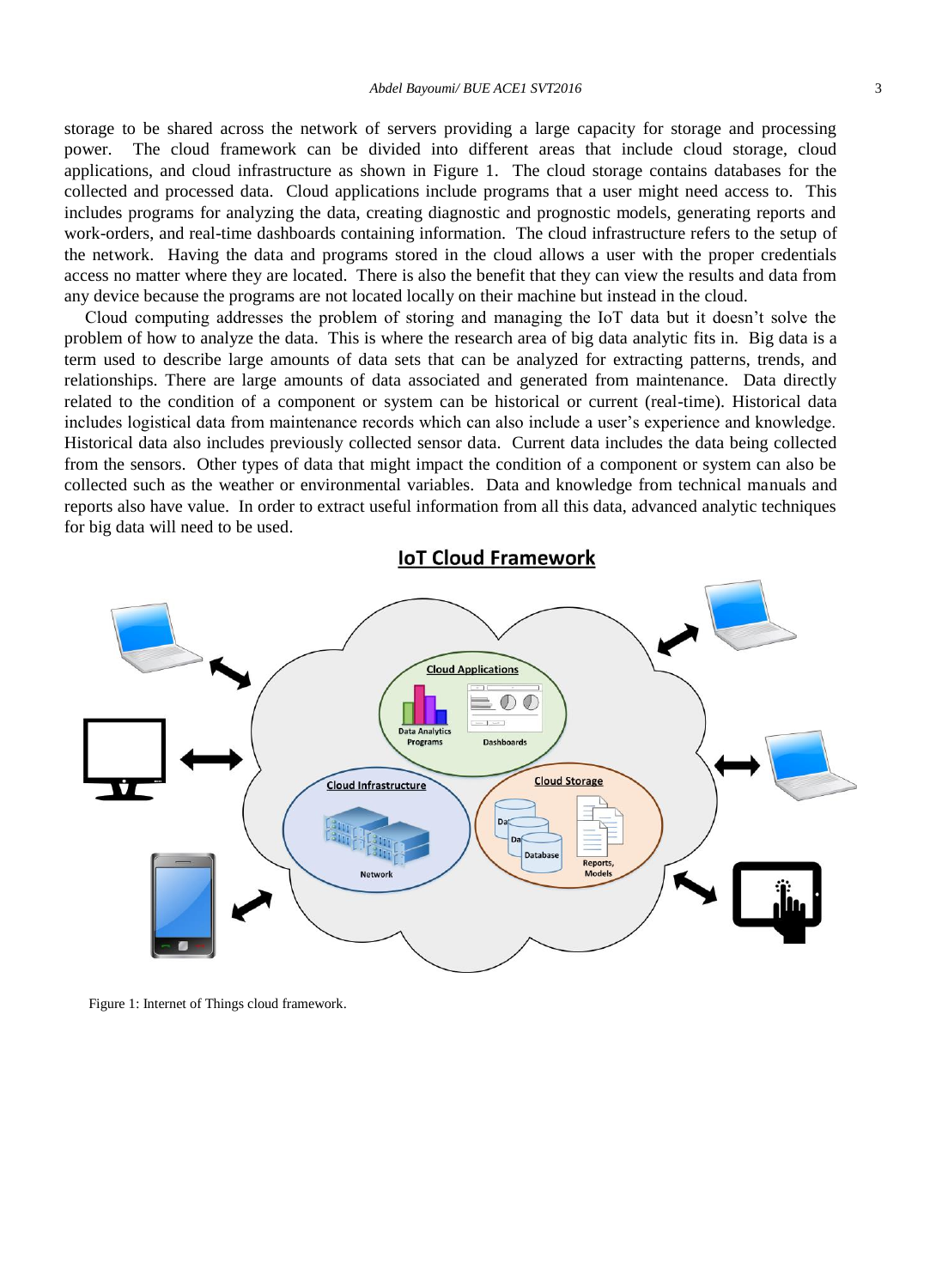

Figure 2: Internet of Things demonstration methodology

#### **4. Methodology**

Predictive maintenance is a system's level approach that can be broken down into four areas: data collection and integration, model and predict, optimize and act, and present. The developed methodology creates a demonstration that addresses those four areas. Figure 2 shows the demonstration methodology. The goal of the demonstration is to allow a user to see the whole process from start to finish.

#### *4.1 Data Collection and Integration*

Data collection is a very important step in predictive maintenance and data can come in three different types: logistical, sensing, and testing. Logistical data contains information on the maintenance actions performed on a component or system. Sensing data is collected from sensors on the component or system. The last type of data is testing data, this is collected sensor data from a test stand that can be used to validate and refine models and relationships found in the logistical and sensing data. After collection, the data will need to be processed before it can be stored or analysed. Written text from logistical data can often contain mistakes and gaps due to human error. Techniques such as natural language processing will need to be done in order to transform the text into a useable form [Bokinsky et al., 2013]. The collected sensor data will be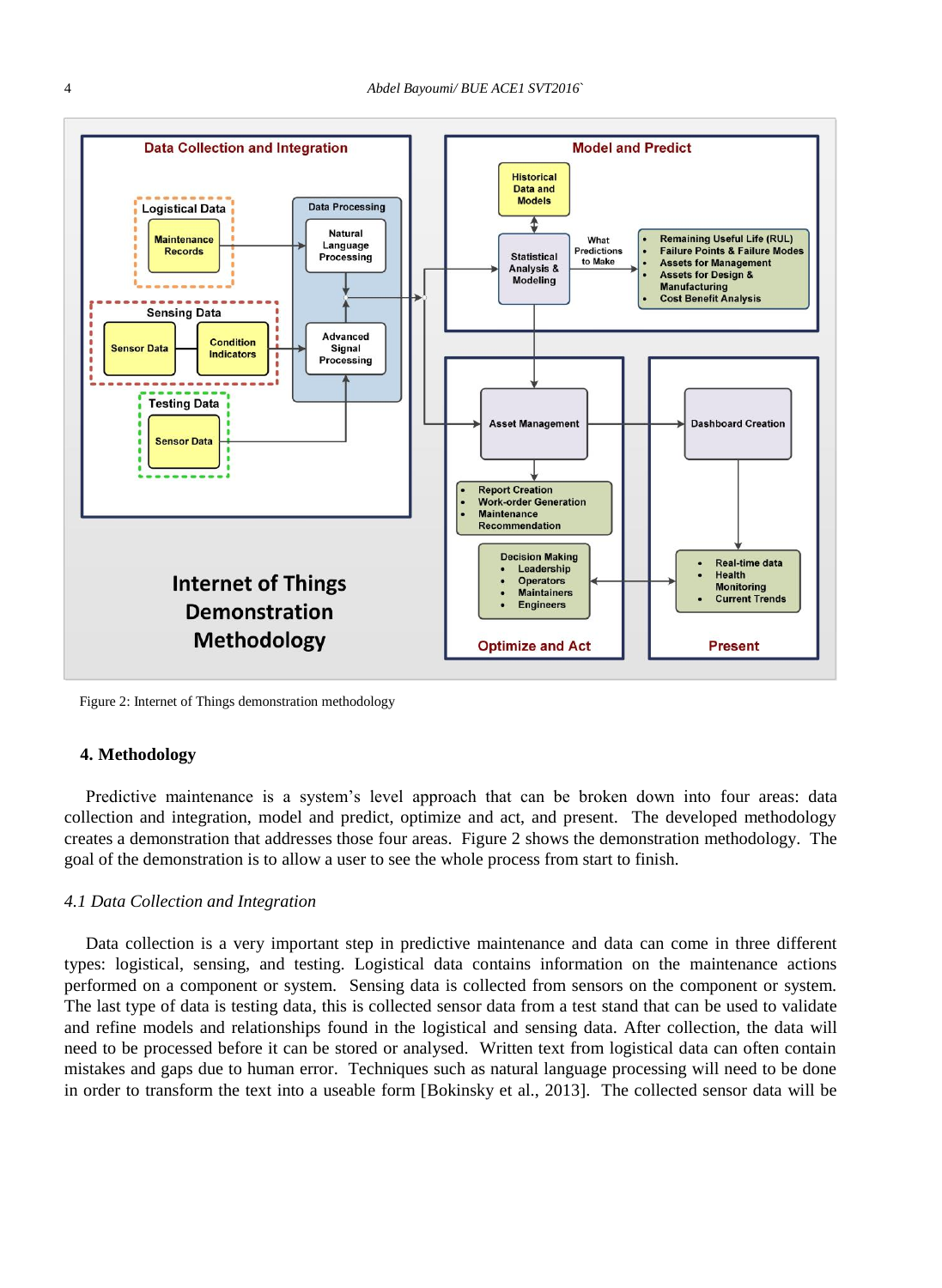processed using techniques such as advanced signal processing. Advanced signal processing helps in the extraction of relationships between sensors [Coats et al., 2011].

Data integration will then be done to combine the different types of data into one set. Combined, the data can give a more complete picture than one set could on their own.

# *4.2 Model and Predict*

After the data has been collected and processed, it can be analysed through models and predictions. Data can be used to address many different questions depending on what the user's goals are and what predictions they want to make. For example, if the user is interested in information about the life of the component or system they are monitoring then diagnostic and prognostic models can be created to show information such as remaining useful life. In order to create diagnostic and prognostic models, historical data would be used to create an initial model for detecting failures. The current real-time data would compared against those models to see if a failure exists. The current data is also stored and later used to refine the initial fault models. Other predictions can include models for cost-benefit analysis, failure points and failure modes, and design and manufacturing.

## *4.3 Optimize and Act*

The next step involves asset management. After the data has been used to create models and predictions, the results of these models will need to be interpreted. This step results in the creation of reports, generation of work-orders, and recommendation of maintenance actions. The types of users that would be using these results for decision-making include leadership, operators, maintainers, and engineers.

# *4.4 Present*

The final step is to present the data and results in the form of a dashboard. These dashboards are created to be tailored to fit the needs of the user so that they only view the information important to them. These dashboards allow a user to view data in real-time, look at current trends, and monitor the health of a system.

#### **5. Applications to Industry**

The IoT methodology can be used to develop predictive maintenance tools for the advancement of predictive maintenance in industries such as general machinery, petroleum and petro chemicals, and water treatment. Even though these industries involve differing maintenance needs, the same IoT methodology for predictive maintenance can be applied to all of them. It is important to advance the maintenance practices of these industries because they play a vital role in our lives. In the area of general machinery, components have usually been repaired on a time-based schedule which leads to unnecessary maintenance repairs and increase in maintenance costs. The petro chemicals industry is facing large growth and with that a need for efficient maintenance practices. One important area of the water resource industry is the desalinization of water. In order to keep the cost of desalinization down, unscheduled maintenance needs to decrease. Predictive maintenance can address all of these problems and lead to a reduction in unscheduled and unnecessary maintenance.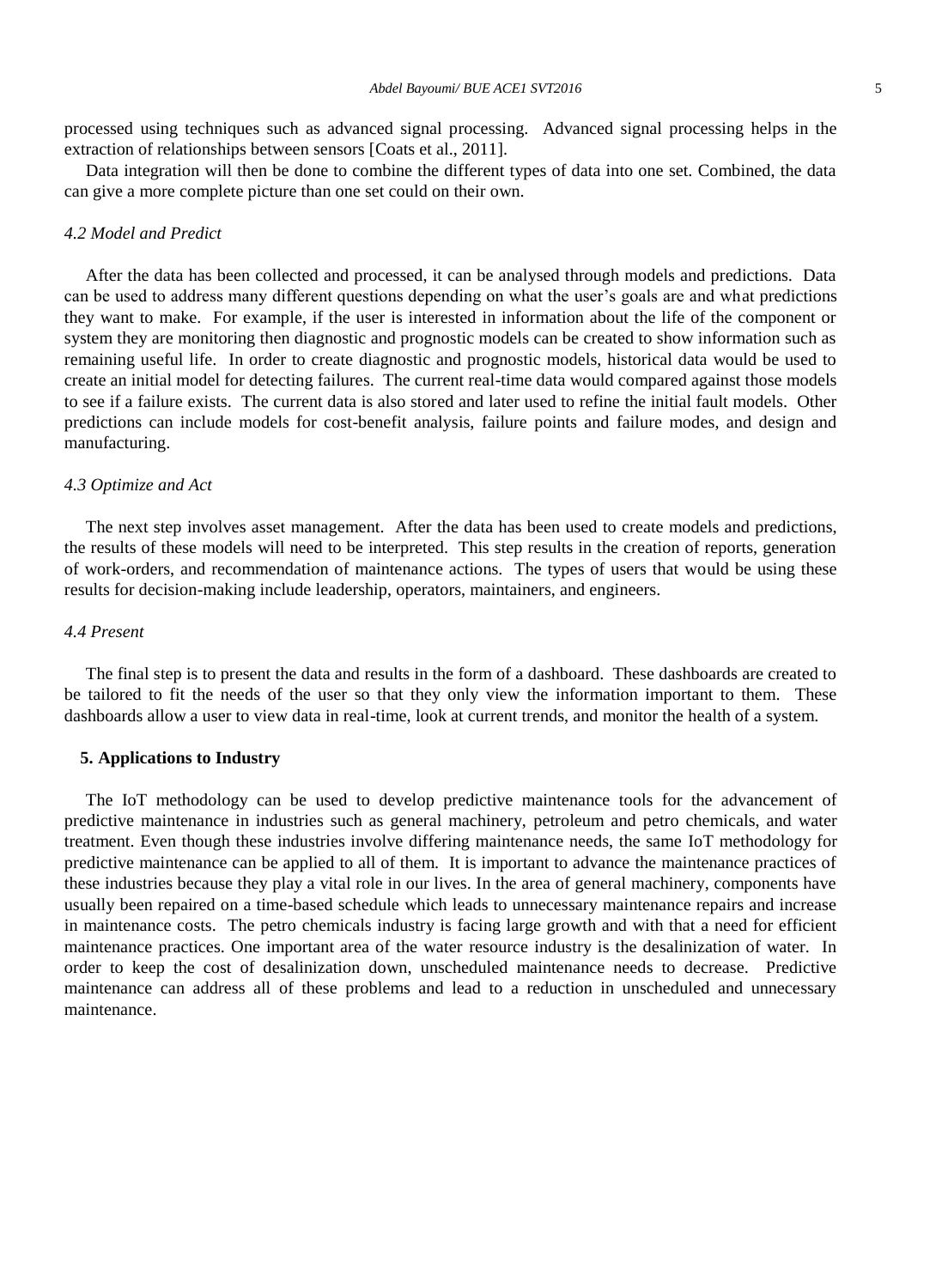

Figure 3: Internet of Things demonstration setup for various industries using different components.

# *5.1 General Machinery*

Industries related to general machinery include aviation, aerospace, steel industries, paper industries, and other heavy industries. These industries have a lot of maintenance issues related to gears, bearings, shafts, and structure. Previously, these industries have relied on a preventive maintenance strategy based on time. Due to this, maintenance is one of the largest cost drives in these industries with maintenance representing up to 60% of total costs [Mobley, 2002]. Implementing predictive maintenance would help to reduce these costs by decreasing the amount of unnecessary repairs. A demonstration for predictive maintenance in general machinery has been created using a gearbox, shown in Figure 3 [Edwards et al., 2016]. Rotating components are heavily used in general machinery, and a gearbox is a good example.

#### *5.2 Petroleum and Petro Chemicals*

Industries related to this area include energy, gas, oil, and nuclear. The products of this industry provide many of the needed materials for our daily lives from propane to nuclear energy. This area is also experiencing a large growth and with that an increase in maintenance needs. Implementing predictive maintenance can help to address the maintenance issues this industry will face while reducing cost. Two problematic areas in this industry are control valves and process automation. A demonstration related to this industry could be built around a control valve, shown in Figure 3. The control valve would be fitted with various types of sensors. The goal of this demonstration would be to train and educate users on new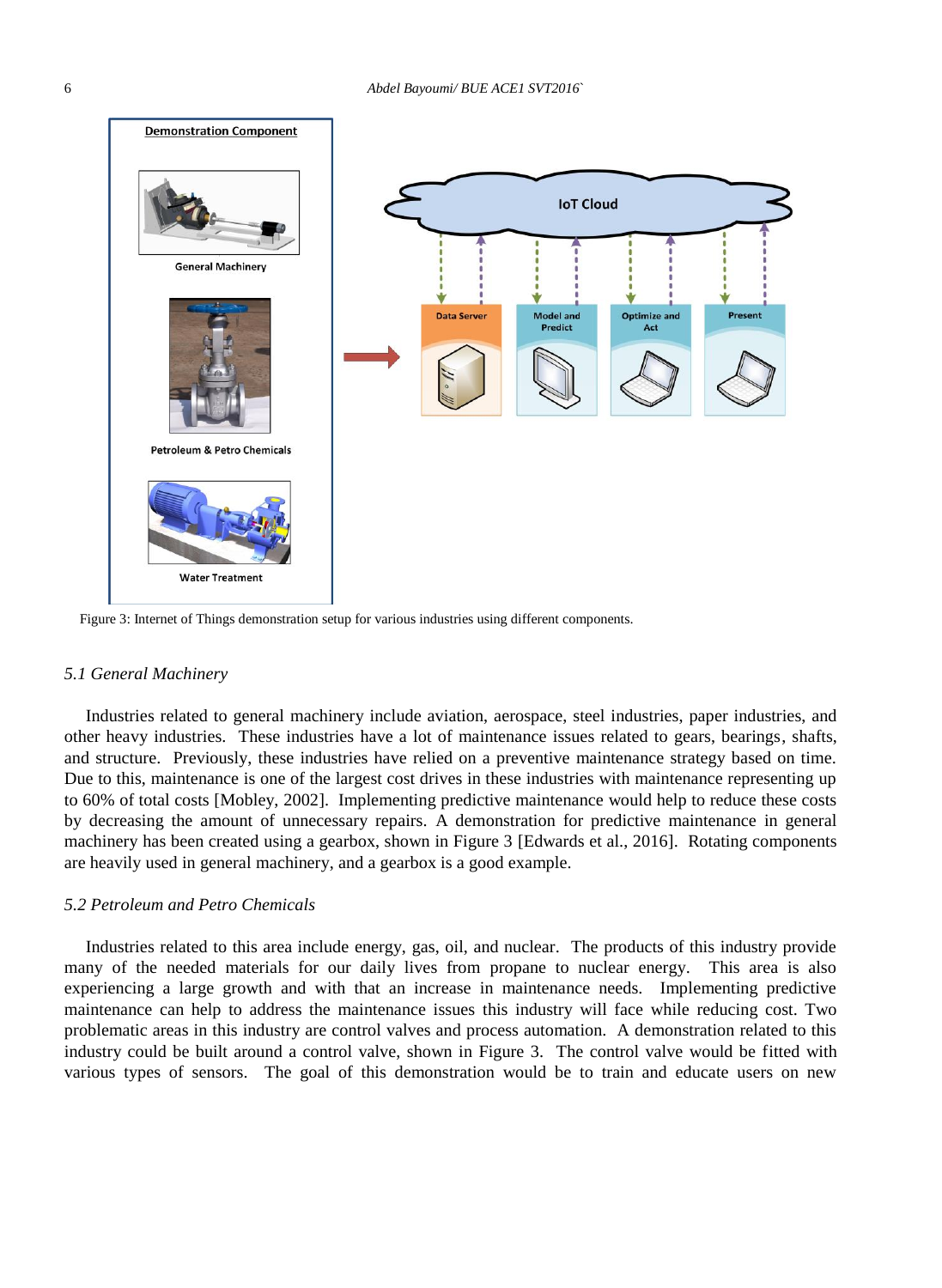monitoring techniques and how they could benefit their company. Similar to the demonstration for general machinery, there will be three screens for the user to view during the demonstration. The user will be able to see on the screens how different monitoring techniques can improve the data collected and provide more accurate models.

# *5.3 Water Treatment*

The desalination and purification of water is becoming a more pressing issue as the human population increases and water resources decrease. Water desalination has the potential to be a solution to water shortage problems, but currently it is a very expensive process. Establishing a predictive maintenance program can help to reduce some of these costs by reducing unnecessary downtimes and increasing reliability and availability. For this demonstration, a pump will be used to demonstrate predictive maintenance, shown in Figure 3. Sensors will be used to monitor pressure, temperature, and motor amperage. The goal of this demonstration will be to show how predictive maintenance can ensure that unscheduled maintenance is not a part of the high cost of water desalination. This demonstration would be similar to the setup of the general machinery demonstration.

#### *5.4 Results*

The gearbox demonstration for general machinery has already been implemented by the Center for Predictive Maintenance. Demonstrations for other industries would be very similar with just the component being monitored changing. The gearbox is fitted with various sensors to collect data for temperature and vibration. Data collection software would then be used to transfer the sensor data to be stored in a database where historical data has already been processed. During the demonstration, users will see three screens. The first represents the "data collection and integration" step. The users will see how the data looks coming off the gearbox and visualize any trends. The "model and predict" step is not visible to users by itself because it's mostly calculations, but the user can get an understanding of this step by observing what happens before and after this step. The "model and predict" step will take in the data being collected and run it against created fault models. The output of this step will be visible in the next screen which shows the output of the models. The second screen represents the "optimize and act" step and will display work-order generation based on the results from the predictive models. The last screen represents the "present" step and displays a dashboard that shows the real-time condition of the gearbox. The demonstration is designed to allow faults to be introduced.

Figure 4 shows example screenshots of what the audience sees during the demonstration. The top row represents views during normal operating conditions. In screen one the audience can see the values for different sensor readings. During normal operating conditions nothing unusual is noted. The data is continuously being compared against the fault models and outputs the results to screen two. Since there is no fault being detected, the bottom portion of the work order is empty. Screen three represents a real-time dashboard that shows the user the health condition of the gearbox. The health condition reads normal since there is no fault. The bottom row represents what an audience sees when there is a fault detected. During the demonstration, a fault will be introduced. In this example it is a thermal fault. In screen one, the audience will see the temperature readings start to rise compared to when the gearbox was running normally. The fault models will now detect that there is a thermal fault based off of the new data. Screen two will then create a work order based on a thermal fault and the bottom section will be filled out with instructions. Screen three will also be updated and the dashboard will show the health condition as being critical, alerting the user that